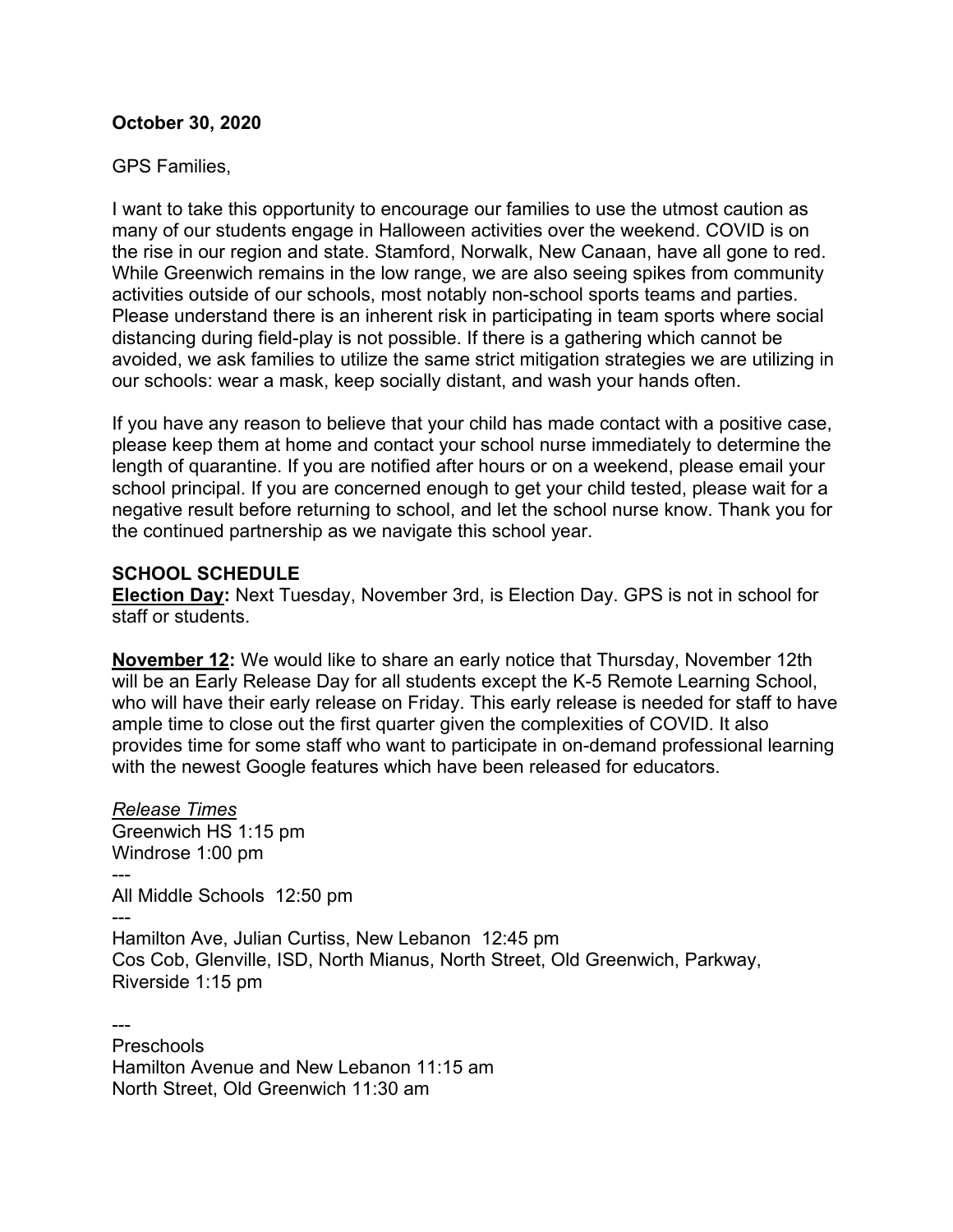## **COVID-19 TRACKING**

Have you seen the new-look [COVID Tracker](https://www.greenwichschools.org/teaching-learning/student-support-services/health-services/covid-19) on the District's web page yet? We have added new data and information that we think you will find useful, especially two links that I recommend you click on.

The [Connecticut State Department of Education Learning Model Data](http://edsight.ct.gov/relatedreports/Supporting%20Student%20Participation%20in%202020-21.html) shows the weekly collection on the learning model employed each district, their total enrollment, and those who are fully remote. The [Connecticut Department of Public Health issued a new color](https://portal.ct.gov/DPH/Press-Room/Press-Releases---2020/DPH-Issues-New-Weekly-COVID-19-Alert-System-with-Guidance-for-Municipal-Response)[coded weekly COVID-19 Alert System with guidance for municipal response](https://portal.ct.gov/DPH/Press-Room/Press-Releases---2020/DPH-Issues-New-Weekly-COVID-19-Alert-System-with-Guidance-for-Municipal-Response) showing the average daily case rate per 100,000 population for the last two weeks. The weekly alert level is also accompanied by municipal-level guidance on recommended actions for individual residents, institutions such as schools, houses of worship and community organizations, plus municipal leaders and local health directors. ---

### **PPS AND SPECIAL EDUCATION UPDATE**

This week, we emailed our October issue of the *Pupil Personnel Services and Special Education Update* that includes many great resources and services all parents need to know about. It also has messages from our district social worker, preschool's All About Me program, information on preschool parent chats, Community Connections, and more! In case you missed it, you can access it now.

### [PPS and Special Education Update](https://www.greenwichschools.org/fs/resource-manager/view/a5e0328e-0895-4cb1-899f-bc188426e291)

---

### **GREENWICH TOGETHER SURVEY**

Your participation is greatly appreciated in an anonymous survey that was distributed to the parents of students in grades 7-12 in all the public and private schools in Greenwich. The results of the survey will be used to target the activities of *Greenwich Together* and to secure funding for substance abuse prevention across the Town. If you have not participated yet, you can do it now.

### [Greenwich Together Survey](https://www.surveymonkey.com/r/3BLFQHL)

#### ---

## **PARENT VIDEO CHATS**

During these challenging times, please join us for a virtual "Parent Video Chat" facilitated by one of our GPS psychologists. Connect virtually with other parents in our community and learn effective strategies to manage personal stress and discuss relevant topics. You can join at any point during a session and stay for as long as you can. We are here to answer questions and provide support.

The theme for November is, "Parenting with the Brain in Mind – learn effective parenting strategies from a Non-Drama Discipline Approach."

### **Elementary School Parents**

Wednesday, November 4th at 6pm Monday, November 16 at 7pm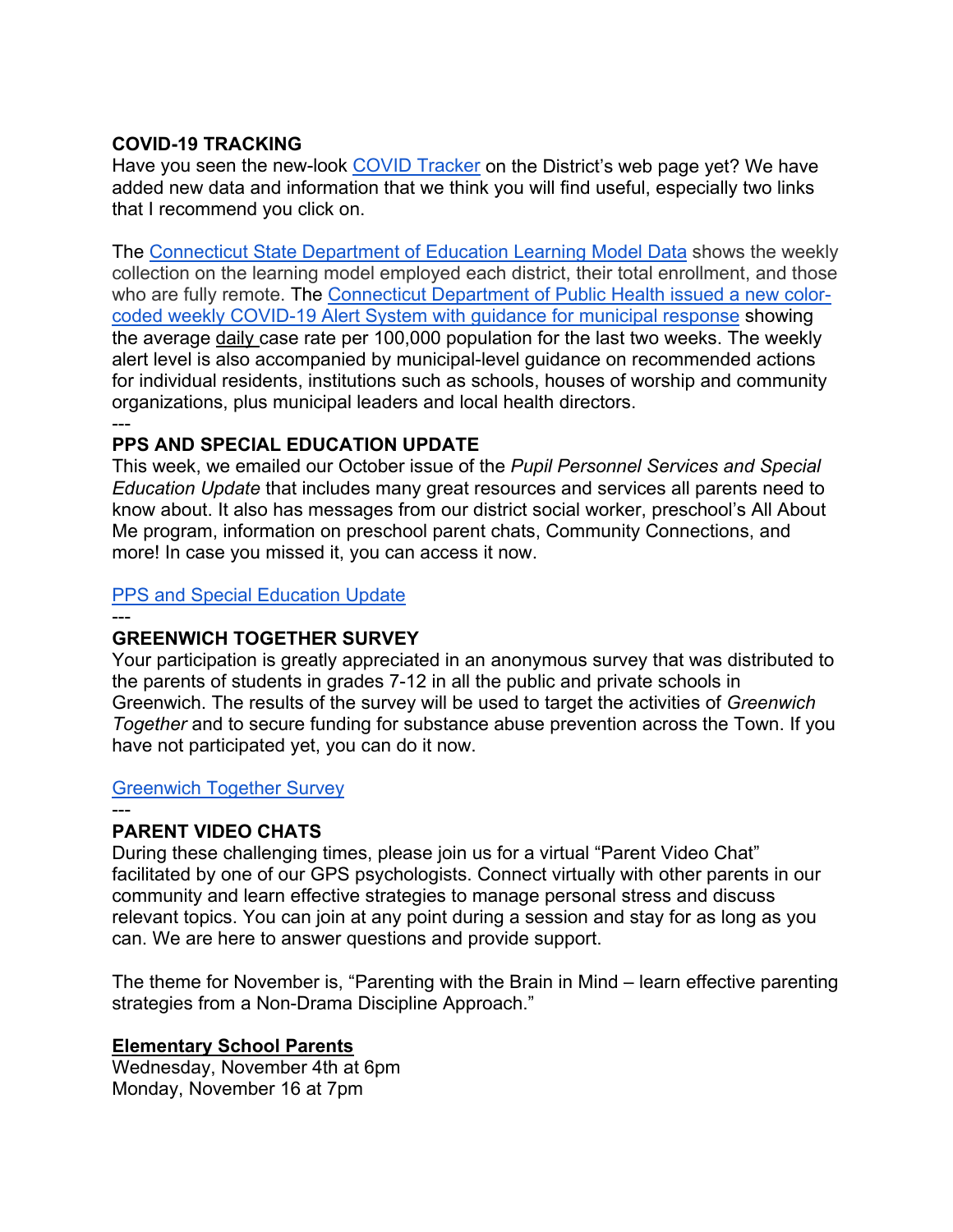## **Secondary School Parents**

Friday, November 6th at 10 am Thursday, November 12th at 7pm

### **Elementary & Secondary Remote School Parents**

Monday, November 23 at 7pm

#### **Elementary & Secondary Parents in Spanish**

Wednesday, November 11th at 7:30pm

To join these chats, please use [Google Meet](http://meet.google.com/rgq-yjrv-kzg) or [read the flyers.](https://www.greenwichschools.org/fs/resource-manager/view/22a701d9-6e44-44f6-9bd4-307fbb971132)

### **CROSS COUNTY CARDINALS**

 $---$ 

A big congratulations to the girls and boys cross county teams who finished the regular season on Tuesday as they look to take home the FCIAC West Region Championship on Wednesday at Waveny Park in New Canaan. The girls earned a perfect 5-0 record and the FCIAC West Region regular season title, while the boys finished with an impressive 4-1 record.

Make sure to follow the [Cardinals Athletic Department](https://twitter.com/GHS_GoBigRed) on social media for timely updates on all of our teams.

Have a safe, healthy, and fun weekend! Dr. Toni Jones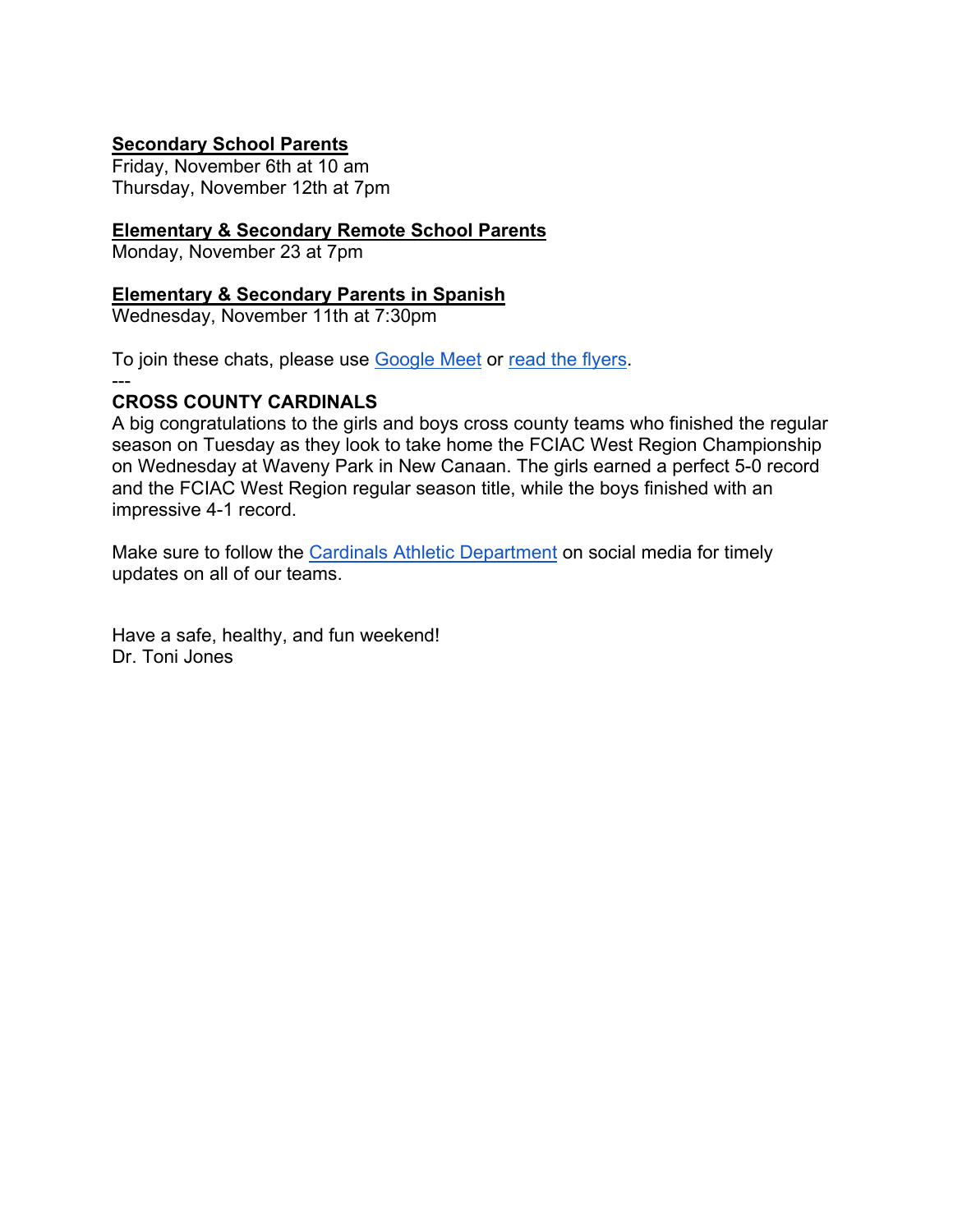#### **30 de octubre de 2020**

#### Familias de GPS,

Quiero aprovechar esta oportunidad para alentar a nuestras familias a que tengan la máxima precaución ya que muchos de nuestros estudiantes participan en actividades de Halloween durante el fin de semana. COVID está aumentando en nuestra región y estado. Stamford, Norwalk, New Canaan, todos se han vuelto rojos. Si bien Greenwich permanece en el rango bajo, también estamos viendo picos de actividades comunitarias fuera de nuestras escuelas, sobre todo equipos deportivos y fiestas no escolares. Por favor, comprenda que existe un riesgo inherente al participar en deportes de equipo donde el distanciamiento social durante el juego de campo no es posible. Si hay una reunión que no se puede evitar, les pedimos a las familias que utilicen las mismas estrategias estrictas de mitigación que estamos utilizando en nuestras escuelas: use una máscara, manténgase socialmente distante y lávese las manos con frecuencia.

Si tiene alguna razón para creer que su hijo se ha puesto en contacto con un caso positivo, déjelo en casa y comuníquese con la enfermera de la escuela de inmediato para determinar la duración de la cuarentena. Si recibe una notificación fuera del horario de atención o durante un fin de semana, envíe un correo electrónico al director de la escuela. Si está lo suficientemente preocupado como para que le hagan la prueba a su hijo, espere un resultado negativo antes de regresar a la escuela y avísele a la enfermera de la escuela. Gracias por la asociación continua mientras navegamos este año escolar.

### **HORARIO ESCOLAR**

**Día de elección:** El próximo martes 3 de noviembre es el día de las elecciones. El GPS no está en la escuela para el personal o los estudiantes.

**12 de noviembre:** Nos gustaría compartir un aviso temprano de que el jueves 12 de noviembre será un día de salida temprana para todos los estudiantes, excepto la escuela de aprendizaje remoto K-5, que tendrá su salida temprana el viernes. Esta liberación anticipada es necesaria para que el personal tenga tiempo suficiente para cerrar el primer trimestre debido a las complejidades de COVID. También brinda tiempo para algunos miembros del personal que desean participar en el aprendizaje profesional a pedido con las funciones más recientes de Google que se han lanzado para educadores.

*Tiempos de lanzamiento* Greenwich HS 1:15 pm Windrose 1:00 pm --- Todas las escuelas intermedias 12:50 pm --- Hamilton Ave, Julian Curtiss, New Lebanon 12:45 pm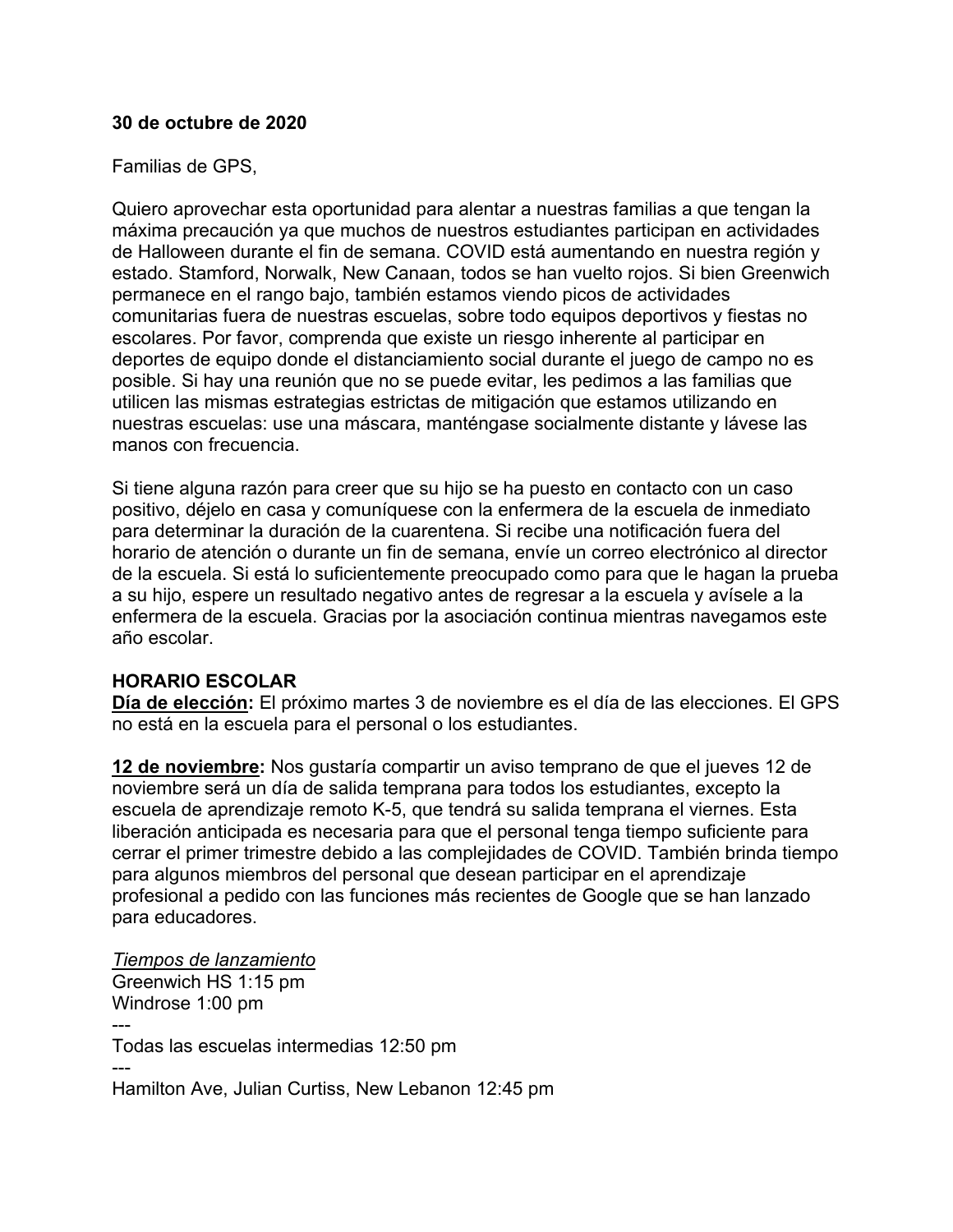Cos Cob, Glenville, ISD, North Mianus, North Street, Old Greenwich, Parkway, Riverside 1:15 pm

---

Preescolares Hamilton Avenue y New Lebanon 11:15 am North Street, Old Greenwich 11:30 am

## **SEGUIMIENTO DE COVID-19**

¿Ha visto elnueva apariencia [COVID de Rastreador](https://www.greenwichschools.org/teaching-learning/student-support-services/health-services/covid-19) en la página web del Distrito? ? Hemos agregado nuevos datos e información que creemos que te serán de utilidad, especialmente dos enlaces en los que te recomiendo que hagas clic.

El [Departamento de Educación de aprendizaje Modelo de Datos del Estado de](http://edsight.ct.gov/relatedreports/Supporting%20Student%20Participation%20in%202020-21.html) 

[Connecticut](http://edsight.ct.gov/relatedreports/Supporting%20Student%20Participation%20in%202020-21.html) muestra la recopilación semanal sobre el modelo de aprendizaje empleado en cada distrito, su matrícula total y los que se encuentran completamente alejados. El [Departamento de Salud Pública de Connecticut emitió un nuevo Sistema de Alerta](https://portal.ct.gov/DPH/Press-Room/Press-Releases---2020/DPH-Issues-New-Weekly-COVID-19-Alert-System-with-Guidance-for-Municipal-Response)  [COVID-19 semanal codificado por colores con una guía para la respuesta municipal](https://portal.ct.gov/DPH/Press-Room/Press-Releases---2020/DPH-Issues-New-Weekly-COVID-19-Alert-System-with-Guidance-for-Municipal-Response)  [que](https://portal.ct.gov/DPH/Press-Room/Press-Releases---2020/DPH-Issues-New-Weekly-COVID-19-Alert-System-with-Guidance-for-Municipal-Response) muestra la tasapromedio de diaria casos por 100,000 habitantes durante las últimas dos semanas. El nivel de alerta semanal también va acompañado de una guía a nivel municipal sobre acciones recomendadas para residentes individuales, instituciones como escuelas, lugares de culto y organizaciones comunitarias, además de líderes municipales y directores de salud locales. ---

## **ACTUALIZACIÓN DE PPS Y EDUCACIÓN ESPECIAL**

Esta semana, enviamos por correo electrónico nuestra edición de octubre de la *Actualización de servicios de personal estudiantil y educación especial* que incluye muchos recursos y servicios excelentes que todos los padres deben conocer. ¡También tiene mensajes de nuestro trabajador social del distrito, el programa All About Me de preescolar, información sobre charlas para padres de preescolar, Conexiones Comunitarias y más! En caso de que se lo haya perdido, puede acceder a él ahora.

## [Actualización de PPS y Educación Especial](https://www.greenwichschools.org/fs/resource-manager/view/a5e0328e-0895-4cb1-899f-bc188426e291)

---

# **ENCUESTA DE GREENWICH TOGETHER**

Su participación es muy apreciada en una encuesta anónima que se distribuyó a los padres de estudiantes en los grados 7-12 en todas las escuelas públicas y privadas de Greenwich. Los resultados de la encuesta se utilizarán para orientar las actividades de *Greenwich Together* y asegurar fondos para la prevención del abuso de sustancias en toda la ciudad. Si aún no has participado, puedes hacerlo ahora.

## [Encuesta Greenwich Together](https://www.surveymonkey.com/r/3BLFQHL)

## ---

## **VIDEOCHATS PARA PADRES**

Durante estos tiempos desafiantes, únase a nosotros para un "Video Chat para padres" virtual facilitado por uno de nuestros psicólogos de GPS. Conéctese virtualmente con